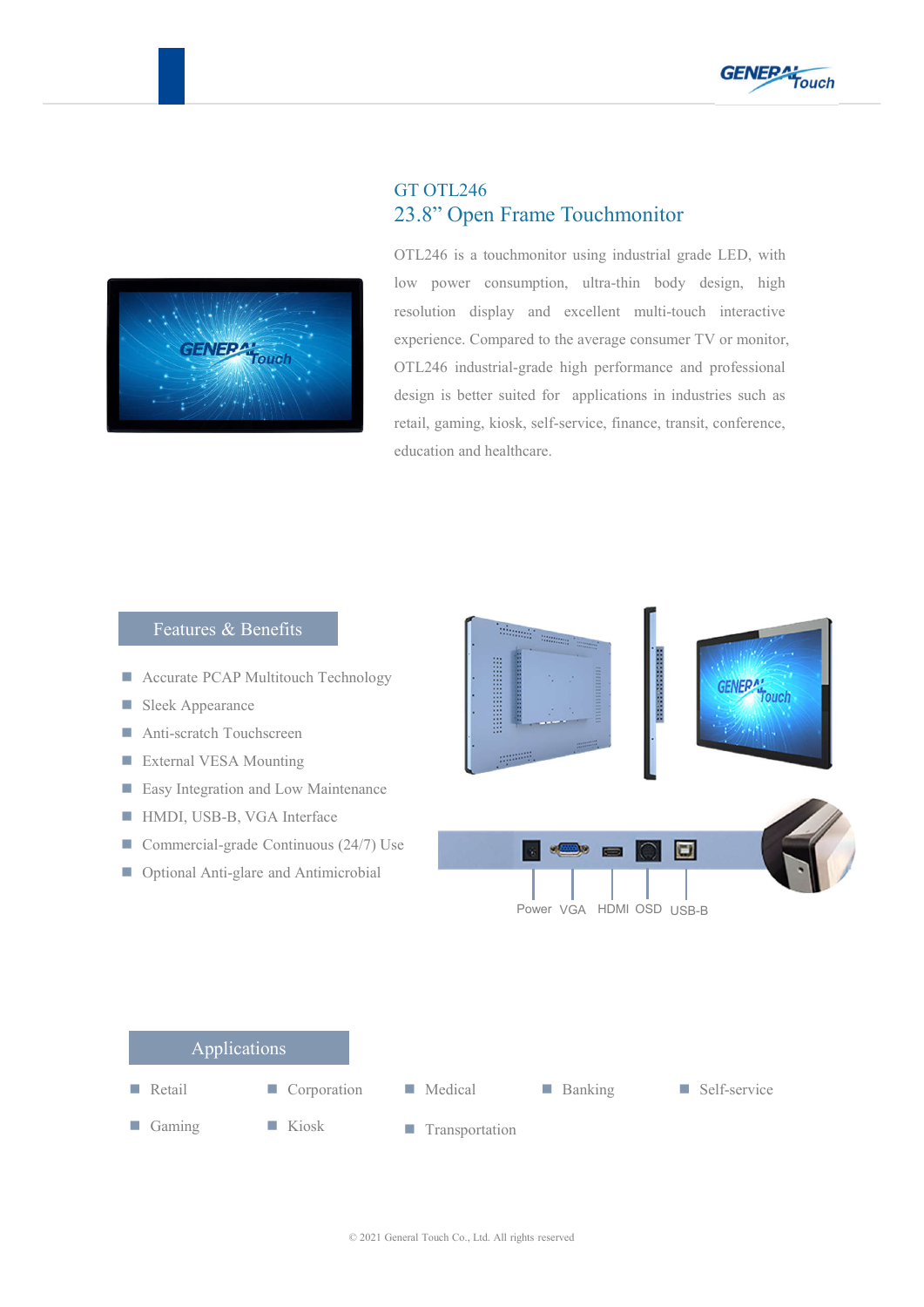

## **SPECIFICATIONS**

| Name                                       | 23.8" Open Frame Touchmonitor                                                      |  |  |
|--------------------------------------------|------------------------------------------------------------------------------------|--|--|
| Model                                      | <b>OTL246</b>                                                                      |  |  |
| <b>LCD Panel Parameters</b>                |                                                                                    |  |  |
| Display Technology                         | Active Matrix TFT-LCD with LED Backlight                                           |  |  |
| Aspect Ratio                               | 16:9                                                                               |  |  |
| Active Area (W x H)                        | 527.04 x 296.46 mm                                                                 |  |  |
| <b>Native Resolution</b>                   | 1920×1080@60Hz                                                                     |  |  |
| Response Time (Typ.)                       | 18ms                                                                               |  |  |
| Display Colors                             | 16.7million                                                                        |  |  |
| Luminance (Typ.)                           | 250nits; with PCAP 210nits                                                         |  |  |
| Contrast Ratio (Typ.)                      | 1000:1                                                                             |  |  |
| Viewing Angle (Typ.)                       | Horizontal (left/right) CR≥10 89°/89°                                              |  |  |
|                                            | Vertical (up/down) CR≥10 89°/89°                                                   |  |  |
| <b>Touch Screen Parameters</b>             |                                                                                    |  |  |
| Touch Technology                           | Projected Capacitive (PCAP)                                                        |  |  |
| <b>Surface Treatment</b>                   | Tempered Strengthened                                                              |  |  |
|                                            | Optional: Anti-glare                                                               |  |  |
| Active Area(W x H)                         | $528.0x297.5 \pm 0.5mm$                                                            |  |  |
| Thickness(Total)                           | $5.45 \pm 0.3$ mm                                                                  |  |  |
| <b>Light Transmission</b>                  | $\geq$ 83%                                                                         |  |  |
| Response Time                              | 8ms                                                                                |  |  |
| Touch Screen Interface                     | <b>USB</b>                                                                         |  |  |
| <b>Touch Point</b>                         | 10                                                                                 |  |  |
| Overall Parameters                         |                                                                                    |  |  |
| Mounting Options                           | VESA: 100 × 100 mm; 75 × 75 mm                                                     |  |  |
| Outline Dimensions $(W \times H \times D)$ | $574.0$ mm $\times$ 345.9mm $\times$ 45.0mm                                        |  |  |
| Power Supply                               | External Adapter: 100-240V AC, 50-60 Hz<br>Input Voltage Range: $+12$ VDC $\pm$ 5% |  |  |
| On Screen Display (OSD)                    | Control (back): Power, Auto, Up, Down, Menu                                        |  |  |
| Power Consumption (Typ.)                   | 28W                                                                                |  |  |
| Speaker                                    | NA                                                                                 |  |  |
| Webcam                                     | NA                                                                                 |  |  |